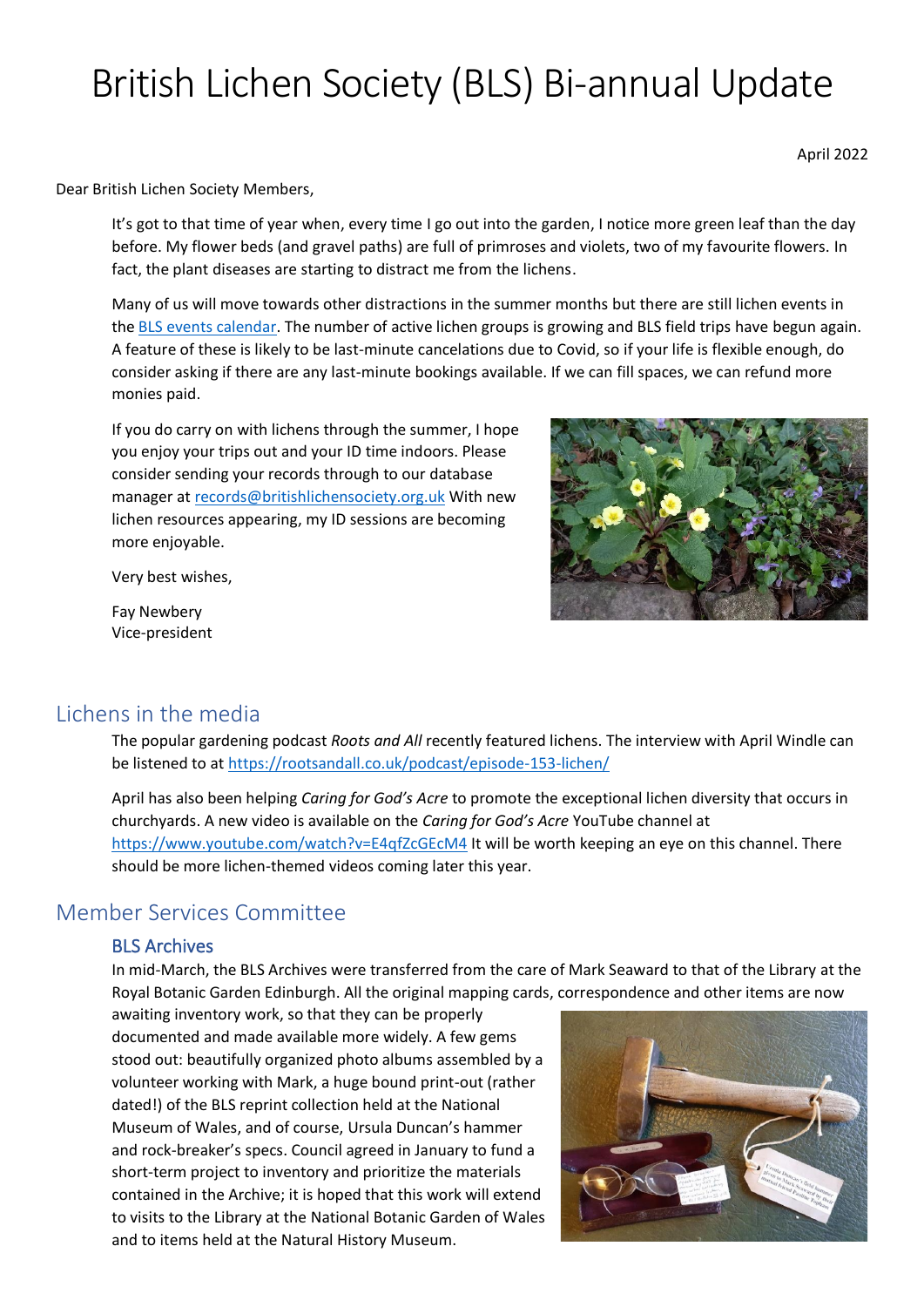# Education & Promotions Committee

#### Lichen Chat & Improvement Groups

This approach to "learning about lichens" continues to expand. As well as the main Tuesday and Wednesday sessions lead by Judith, the spin off Lichens for Absolute Beginners Groups (LABs) have flourished.

The main Tuesday and Wednesday groups have dropped down to one meeting per month for the summer but will return to fortnightly meetings in the autumn. Some of the recent talks have looked at the lichen genera *Hypotrachyna* and *Umbillicaria* and at using the photo-stacking function on the Olympus Tough camera and at microscopes.

To join contact Judith Allinson at [zoom-improvement@britishlichensociety.org.uk](mailto:zoom-improvement@britishlichensociety.org.uk)

#### LABS groups

Ten groups have formed over the last couple of years. Building on the enthusiasm generated, two of these have formed their own follow-up self-help groups. As well as face to face Zoom meetings, attendees are encouraged to use the "Learn the Language" on-line learning module to re-enforce terminology. New tutors have come on board and attendees have delivered support to the BLS in many ways. An article for the Bulletin is planned. Further LABs courses may be delivered in Sept 2022, depending on demand. To register interest please contact Judith Allinson.

#### Lichenicolous Fungus Chat & Improvement Group

A specialist Zoom chat & improvement group ran for a series of eight meetings over the winter months. The group attracted interest from abroad as well as from the UK and was very successful. There will be a writeup in the Summer Bulletin.

#### Online Learning

The short learning module *Learn the Language* is still available on the BLS website. Please recommend it to anyone who might be interested in learning the basic specialist terms that are used to describe lichens.

#### Local groups

Some of the local lichen groups have been busy. Details of all the groups and their activities can be found at <https://www.britishlichensociety.org.uk/local-groups> Many of the groups post their upcoming events on the [BLS events calendar](https://www.britishlichensociety.org.uk/the-society/events/events-calendar)

The Cumbria Lichen & Bryophyte Group have held a couple of training sessions. These have been extremely successful and have been followed by an informal ID day which may well become a regular feature in their calendar. See the news on their [website](https://cumbrialichensbryophytes.org.uk/) and on [Facebook.](https://www.facebook.com/groups/cumbrialichens/)

A '[Lichens in South-East Scotland group](https://www.britishlichensociety.org.uk/local-groups/south-east-scotland)' has been started by Graham Pyatt. The group had its first outing on 8<sup>th</sup> March, visiting Hay-Lodge Park and South Park Wood.

The [Tayside Lichen group](https://www.britishlichensociety.org.uk/local-groups/tayside) held an outing to Clatto Country Park in Dundee in February.

The [Sorby Natural History Society lichen group](https://www.britishlichensociety.org.uk/local-groups/sorby) has updated its events on the BLS calendar. Trips cover the area around Sheffield. All BLS members are welcome.

April Windle, Nathan Christmas and Phil Sansum have volunteered to revive the Devon Lichen Group. It you are interested in lichens in this area, please keep an eye on the [Devon group webpage](https://www.britishlichensociety.org.uk/local-groups/devon) and on the South [West Lichens Facebook page.](https://www.facebook.com/groups/southwestlichens)

#### Other local news

The founder of the very popular [Scottish Lichens Facebook group](https://www.facebook.com/groups/746046762602517/about/) has built a website called [Scottish Lichens.](https://scottishlichens.co.uk/) This is already well populated with many species descriptions and a series of blogs aimed at new lichen enthusiasts. Congratulations Petra Vergunst.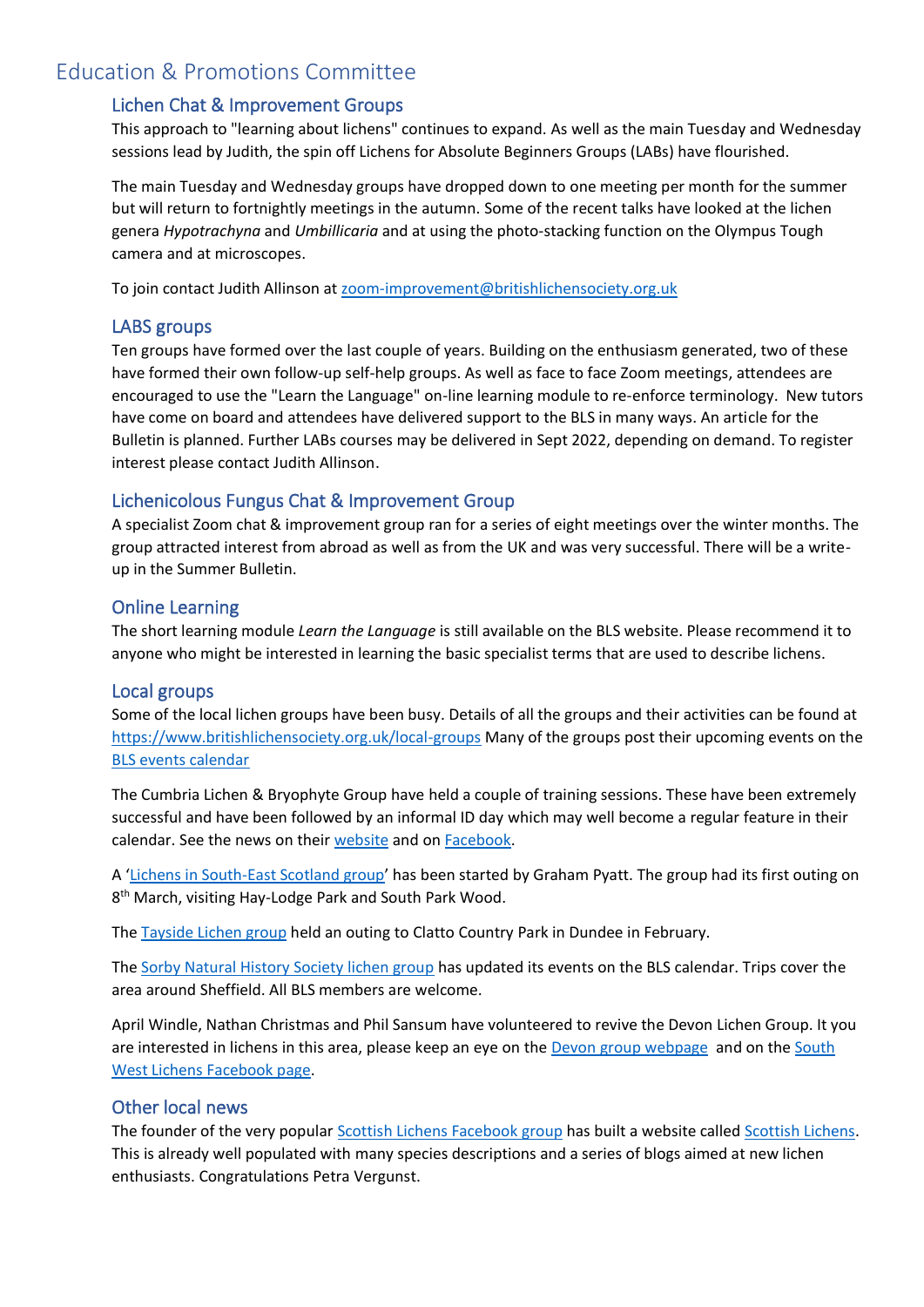# Conservation Committee

The updating of the website has brought into the focus the need to upgrade the conservation section. We have massive amount of information that needs to be made available to help conserve lichens, but this will need a lot of writing of content. We are looking for volunteers to help. So, if you have a favourite habitat or rare species you have studied, please offer to add content to the website.

The conservation section will be split into: News & Consultations, Habitats (volunteer organiser needed), Species (Neil Sanderson organising), Lichen Communities (Pat Wolseley organising), Site Assessment & Planning (Neil Sanderson, Andy Cross & Andy Acton organising) and Management & Advice (volunteer organiser needed). The details of what is needed will become clearer when we get the new structure set up and some first examples written.



The Isles of Scilly Wildlife Trust, in conjunction with other conservation bodies, are developing a Species Action Plan for the Gilt-edged Specklebelly, *Crocodia aurata* (previously known as *Pseudocyphellaria aurata*), which is now confined in the UK to the Isles of Scilly. This may be followed by action plans for other lichens confined to the coastal areas of the islands.

Photo: Jason Hollinger [Creative Commons Attribution 2.0 Generic Licence](https://creativecommons.org/licenses/by/2.0/deed.en)

Exciting lichen finds continue. Nicola Bacciu brought a specimen of a pinhead that she had recently collected from a veteran Field Maple in Monks Wood, Cambridgeshire to the winter workshop. Neil Sanderson identified this as *Sclerophora farinacea*, a rare species across Europe, which has only two previous 19th century records from the east of England and no other records in the UK. An amazing find!

Other good recent finds include two by Neil Sanderson: *Cladonia peziziformis* from several sites in the New Forest and the first record of *Scytinium fragrans* (previously *Collema fragrans*) from Wales for several decades. The latter as a massive colony on a wounded Oak in an old growth upland Oak wood at Llwyn Madoc, Breconshire.

# Website Working Group

#### Website changes

The scheduled update of the Lichens of Wales website was successfully completed last autumn. <http://wales-lichens.org.uk/> The look is much the same with the same high-quality information on lichens and lichen habitats. If you live in Wales or visit regularly and you would like to write for this site or if you would like to share your photos of any of the species featured, please get in contact at [vice-president@britishlichensociety.org.uk](mailto:vicepresident@britishlichensociety.org.uk)

The upgrade for the main BLS website is now also underway. The tab structure has already been restructured and you should be finding the site much easier to navigate. Do let us know if you go looking for something and don't manage to find it quickly as further improvements can still be incorporated. Huge thanks go to our webmaster, Chris Cant, for managing the restructuring without leaving large trails of broken links. Please do keep reporting any problems to [webmaster@britishlichensociety.org.uk](mailto:webmaster@britishlichensociety.org.uk)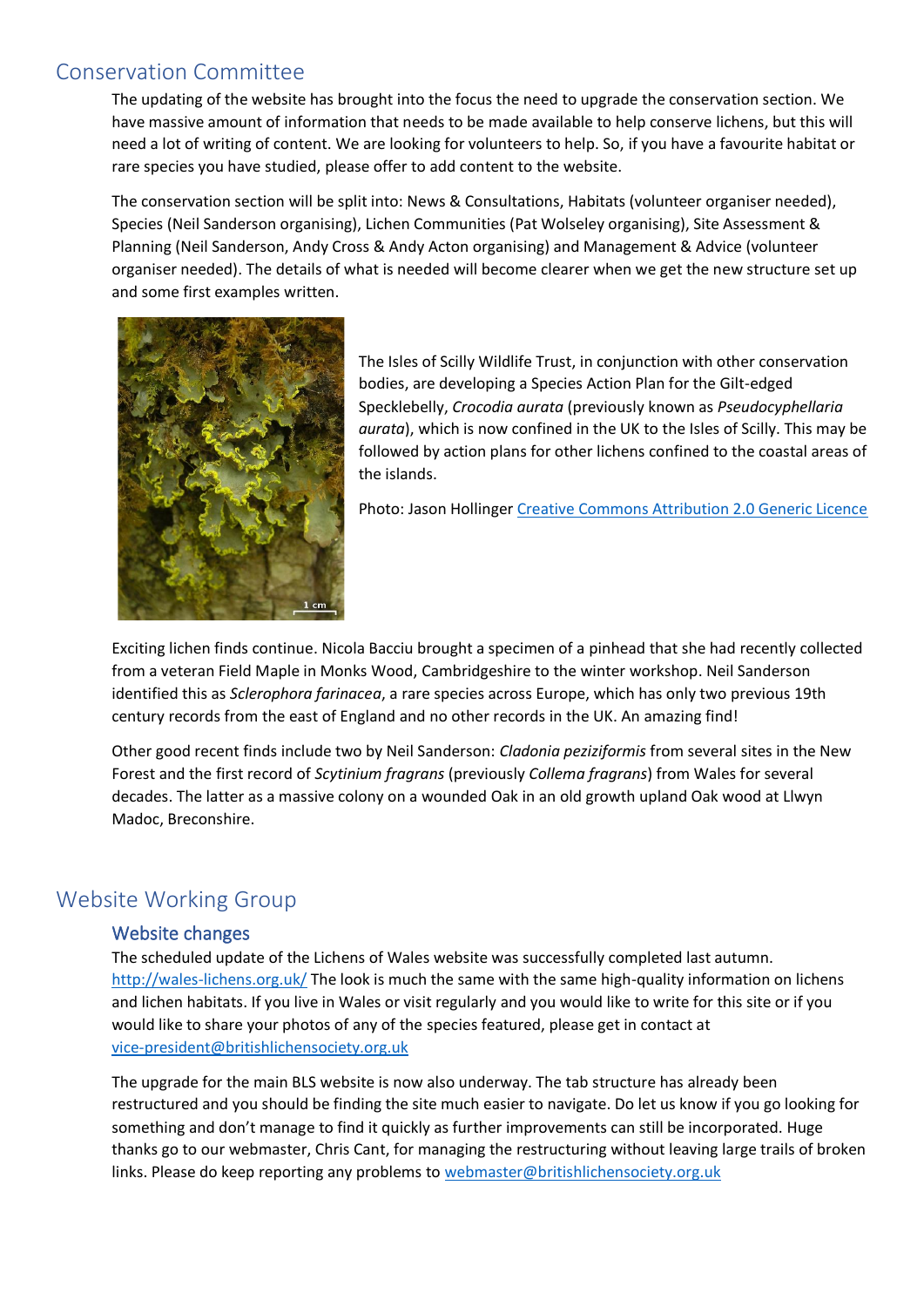# Data Committee

#### Species and Maps

The maps on the species and maps pages [\(https://www.britishlichensociety.org.uk/resources/species](https://www.britishlichensociety.org.uk/resources/species-accounts)[accounts\)](https://www.britishlichensociety.org.uk/resources/species-accounts) have been updated and now show data up to January 2022. Clicking on a map gives you options to expand the map onscreen or to download a high-quality map image.

The layout of the entry page has also been changed. There is still a dropdown list of species for those who wish to use it but many members may prefer to use the new link to "Complete index of species, grouped by first letter ie A..Z." This new entry page allows a choice of first letter to quickly move to the right area of the list. A tick beside a name indicates that the map page has been populated with additional information. This information ranges from very brief to extremely detailed.



Another six parts of the Lichens of Great Britain and Ireland edition 3 have been published since the last members' update in September: Roccellaceae, Xylographaceae, Trapeliaceae, Cladoniaceae, Peltigeraceae and Candelariaceae. For those of us not used to dealing with family names, these parts cover the following genera:

| Candelaria    | Gyrographa  | Placopsis          | Roccella     |
|---------------|-------------|--------------------|--------------|
| Candelariella | Lambiella   | Placynthiella      | Schismatomma |
| Cladonia      | Lecanactis  | Pseudocyphellaria  | Solorina     |
| Coppinsia     | Lithographa | Pseudoschismatomma | Sticta       |
| Cresponea     | Lobaria     | Psoronactis        | Syncesia     |
| Crocodia      | Lobarina    | Ptychographa       | Trapelia     |
| Dendrographa  | Nephroma    | Pycnothelia        | Trapeliopsis |
| Dirina        | Peltigera   | Ricasolia          | Xylographa   |
| Enterographa  | Pilophorus  | Rimularia          |              |

Some of these names will be totally new as they are the result of splitting some of our well-known genera. Splits rarely result in species moving to other families, however, so searching for a name that you know using Ctrl+F on the [LGBI3 webpage](https://www.britishlichensociety.org.uk/identification/lgbi3) will usually find you the correct part to look in.

The current name for any species in the BLS database can be found using the **Taxon Dictionary**. Simply type in the name you know, click on 'Apply' and look in the 'Current Taxon Name' column.